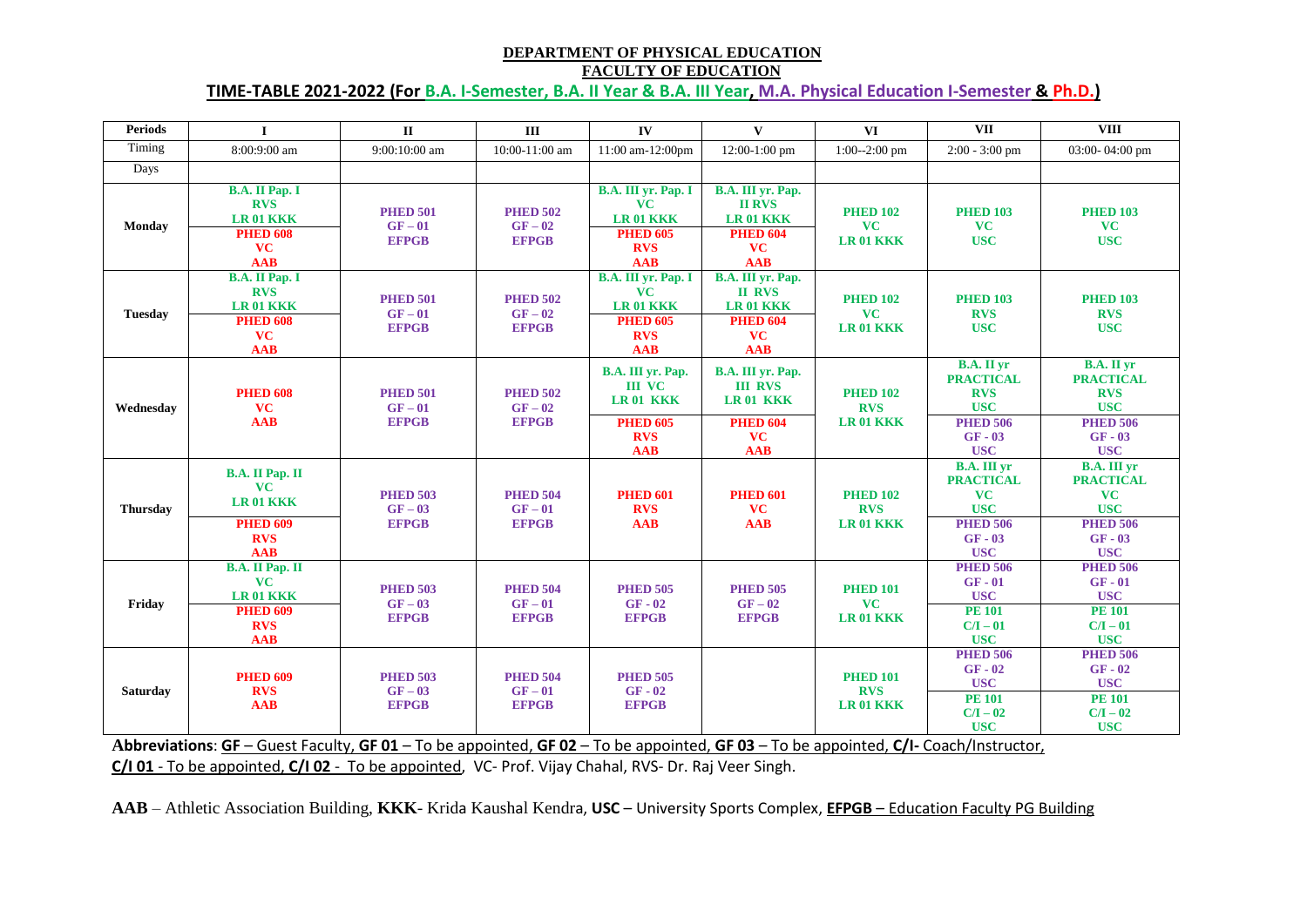# **Department of Physical Education**

## **B.A. Programme in Physical Education**

# **Department of Physical Education**

# **Faculty of Education**

| <b>Course Code</b> | <b>Course Title</b>                           | <b>Credits</b> | <b>Name of Teacher</b>            | <b>Semester</b>   |
|--------------------|-----------------------------------------------|----------------|-----------------------------------|-------------------|
| <b>PHED 101</b>    | An Introduction to Physical Education         | $2 + 0$        | 1 Prof. Vijay Chahal              |                   |
|                    |                                               |                | 2 Dr. Raj Veer Singh              |                   |
| <b>PHED 102</b>    | <b>Elements of Physical Education</b>         | $4 + 0$        | Dr. Raj Veer Singh                |                   |
| (E020101T)         |                                               |                | 2 Prof. Vijay Chahal              |                   |
| <b>PHED 103</b>    | Fitness and Yoga                              | $0 + 2$        | Prof. Vijay Chahal<br>1           |                   |
| (E020102P)         |                                               |                | 2 Dr. Raj Veer Singh              |                   |
| <b>PHED 104</b>    | Sports Organization and Management            | $4 + 0$        | Dr. Raj Veer Singh                | $\mathbf{II}$     |
| (E020201T)         |                                               |                | 2 Prof. Vijay Chahal              |                   |
| <b>PHED 105</b>    | Sports Event and Track & Field                | $0+2$          | 1 Prof. Vijay Chahal              | $\mathbf{H}$      |
| (E020202P)         |                                               |                | 2 Dr. Raj Veer Singh              |                   |
| <b>PHED 201</b>    | Anatomy & Exercise Physiology                 | $4 + 0$        | Prof. Vijay Chahal                | $\mathbf{III}$    |
| (E020301T)         |                                               |                | 2 Dr. Raj Veer Singh              |                   |
| <b>PHED 202</b>    | <b>Health and Physiology</b>                  | $0 + 2$        | Dr. Raj Veer Singh<br>1           | III               |
| (E020302P)         |                                               |                | 2 Prof. Vijay Chahal              |                   |
| <b>PHED 203</b>    | Sports Psychology and Recreational Activities | $4 + 0$        | Dr. Raj Veer Singh                | IV                |
| (E020401T)         |                                               |                | 2 Prof. Vijay Chahal              |                   |
| <b>PHED 204</b>    | Sports Psychology                             | $0+2$          | Dr. Raj Veer Singh<br>$\mathbf 1$ | IV                |
| (E020402P)         |                                               |                | 2 Prof. Vijay Chahal              |                   |
| <b>PHED 301</b>    | Athletic Injuries and Rehabilitation          | $4 + 0$        | 1 Prof. Vijay Chahal              | $\overline{\vee}$ |
| (E020501T)         |                                               |                | 2 Dr. Raj Veer Singh              |                   |
| <b>PHED 302</b>    | Kinesiology and Biomechanics in Sports        | $4 + 0$        | Prof. Vijay Chahal<br>$\mathbf 1$ | $\vee$            |
| (E020502T)         |                                               |                | 2 Dr. Raj Veer Singh              |                   |
| <b>PHED 303</b>    | <b>Rehabilitation &amp; Sports</b>            | $0 + 2$        | Dr. Raj Veer Singh                | $\overline{\vee}$ |
| (E020503P)         |                                               |                | 2 Prof. Vijay Chahal              |                   |
| <b>PHED 304</b>    | <b>Research Project</b>                       | $0 + 3$        | 1 Prof. Vijay Chahal              | $\vee$            |
| (E020504P)         |                                               |                | 2 Dr. Raj Veer Singh              |                   |
| <b>PHED 305</b>    | <b>Research Methods</b>                       | $4 + 0$        | 1 Prof. Vijay Chahal              | VI                |
| (E020601T)         |                                               |                | 2 Dr. Raj Veer Singh              |                   |
| <b>PHED 306</b>    | <b>Physical Education for Divyang</b>         | $4 + 0$        | Prof. Vijay Chahal<br>1           | $\overline{V}$    |
| (E020602T)         |                                               |                | 2 Dr. Raj Veer Singh              |                   |
| <b>PHED 307</b>    | <b>Research and Sports</b>                    | $0 + 2$        | Dr. Raj Veer Singh                | VI                |
| (E020603P)         |                                               |                | 2 Prof. Vijay Chahal              |                   |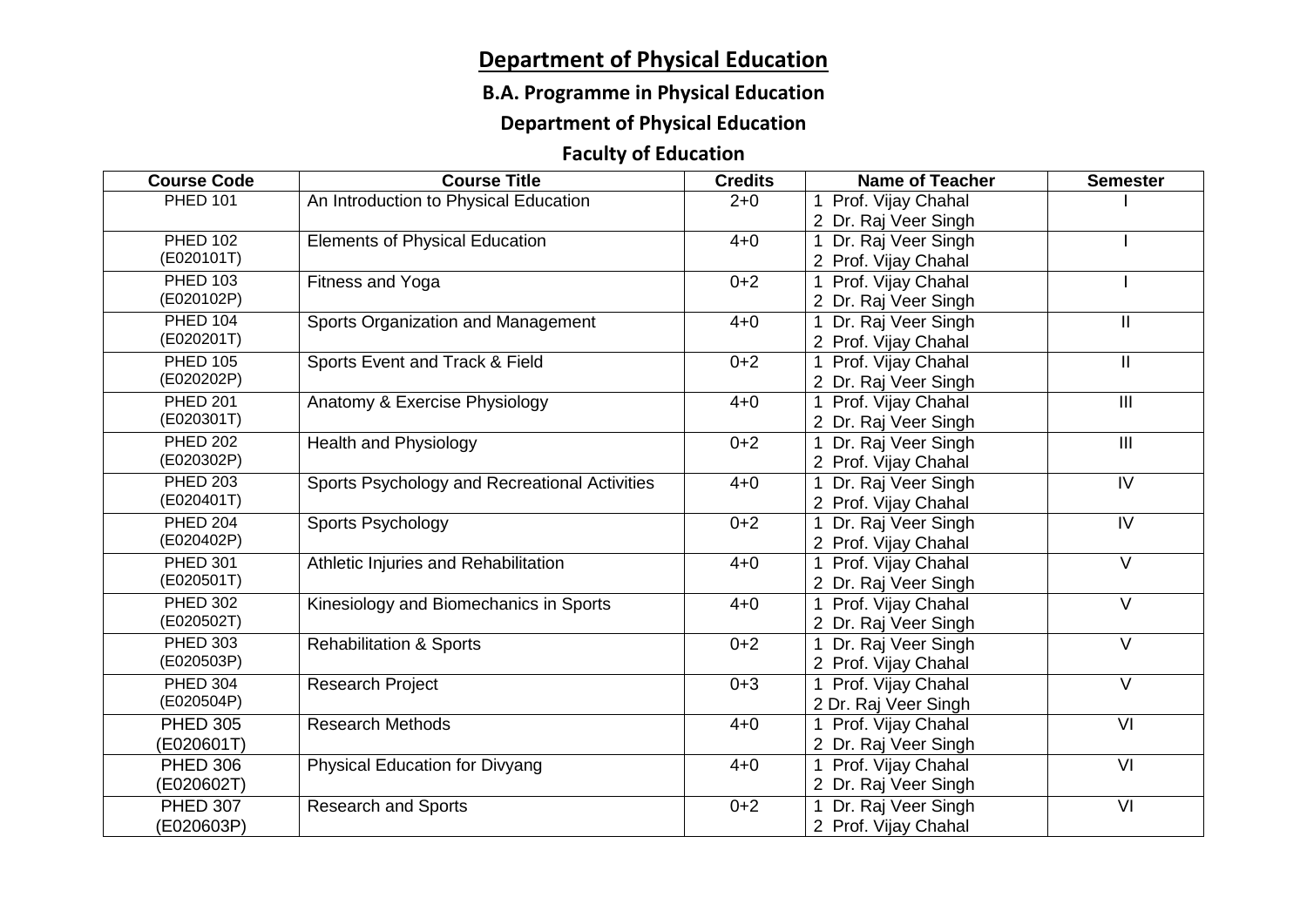| <b>PHED 308</b> | <b>Research Project</b>              | $0 + 3$ | Dr. Raj Veer Singh      | VI                       |
|-----------------|--------------------------------------|---------|-------------------------|--------------------------|
| (E020604P)      |                                      |         | 2 Prof. Vijay Chahal    |                          |
| <b>BPE 106</b>  | <b>Physical Education &amp; Yoga</b> | 02      | Prof. Vijay Chahal      | III                      |
|                 |                                      |         | 2 Dr. Raj Veer Singh    |                          |
| PE 101          | <b>Sports</b>                        | 02      | Coach/Instructor 01 *   | $I, II, III, IV, V$ & VI |
|                 |                                      |         | 2 Coach/Instructor 02 * |                          |
| <b>NCC 100</b>  | National Cadet Corps (NCC)           | 02      |                         |                          |
|                 |                                      |         | 2                       |                          |
| <b>NSS 100</b>  | <b>National Social Service (NSS)</b> | 02      |                         |                          |
|                 |                                      |         | 2                       |                          |
| <b>RR 100</b>   | Rovers and Rangers                   | 02      |                         |                          |
|                 |                                      |         | 2                       |                          |

**\*** Co aches/Instructor s to be appointed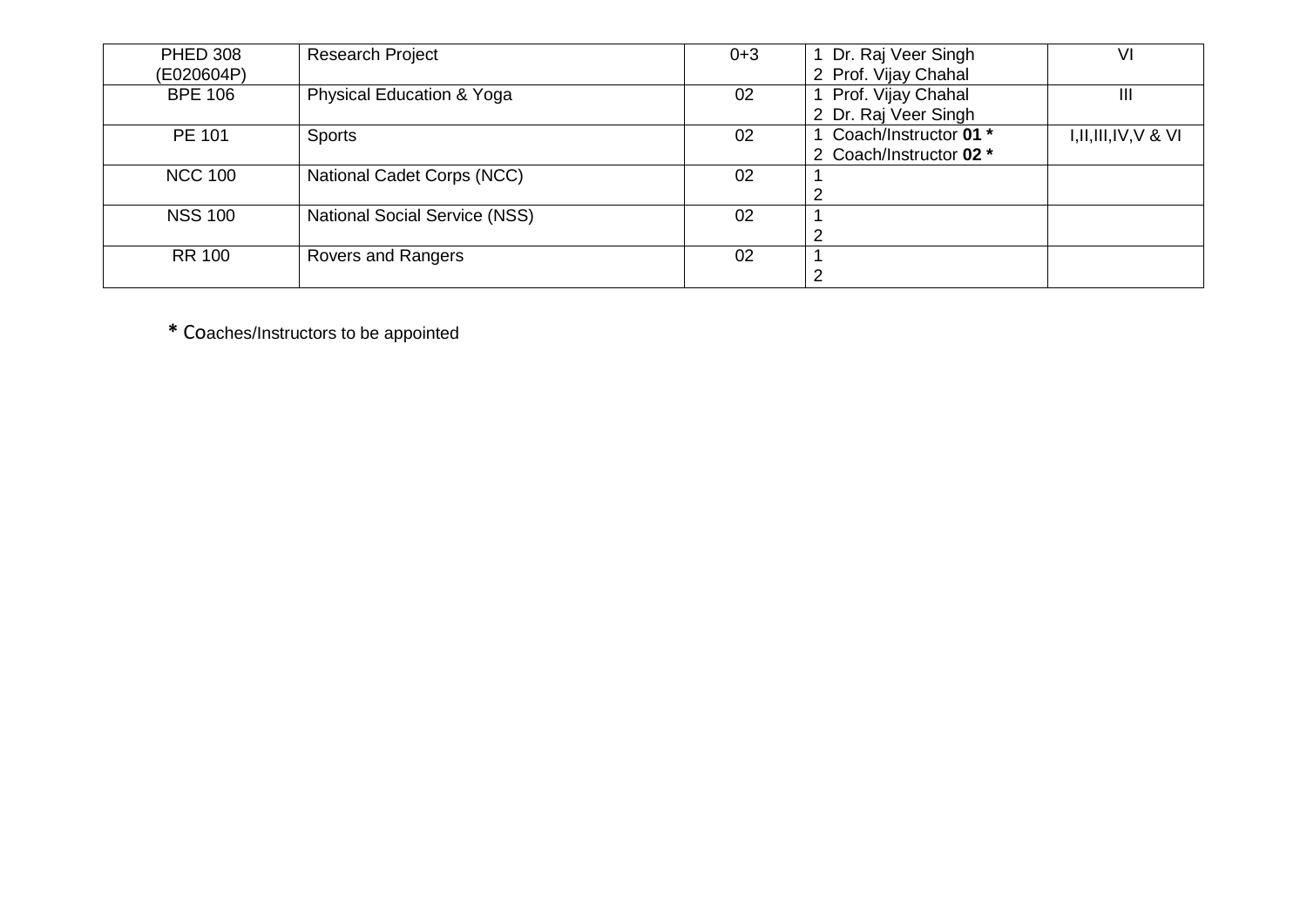# **Department of Physical Education M.A. Programme in Physical Education Ist Semester (Under self-finance scheme) Faculty of Education**

#### **Course** Code Course Title Course Type (Core / Elective) Credits **Name of Teacher \* Semester** PHED 501 Research Process in Physical Education and Sports **Sciences** Core 3+0 1 Guest Faculty 01 2 Guest Faculty 02 | | PHED 502 Applied Statistics in Physical Education and Sports **Sciences** Core 3+0 1 Guest Faculty 02 2 Guest Faculty 03 | PHED 503 | Test, Measurement and Evaluation in Physical & Sports Core 3+0 1 Guest Faculty 03 2 Guest Faculty 01 | | PHED 504 Sport journalism and Mass Communication Flective 1 3+0 1 Guest Faculty 01 2 Guest Faculty 02 | | PHED 505 Sports Engineering **Elective 1 State Section** 3+0 1 Guest Faculty 02 2 Guest Faculty 03 | PHED 506 Sports Practical with Specialization in any one: Track & Field /Gymnastics /Swimming /Combative Sport/Indigenous Sport /Team Game /Racket Game Core  $0+4$  1 Guest Faculty 01 2 Guest Faculty 02 3 Guest Faculty 03 I

**\* Guest faculty - 01 to be appointed Guest faculty - 02 to be appointed Guest faculty – 03 to be appointed**